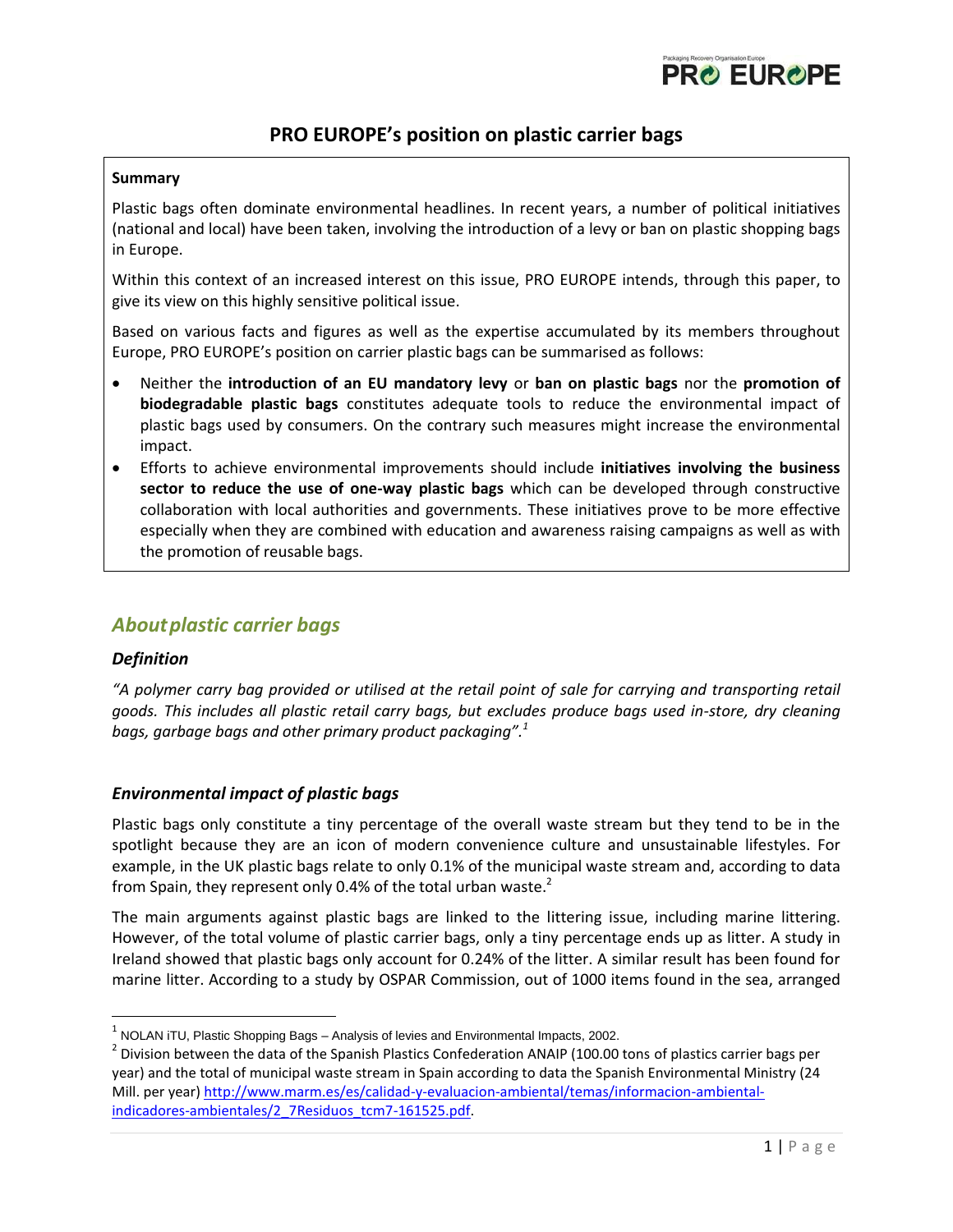

into a table from most to least, small plastic bags and shopping bags only ranked  $17<sup>th</sup>$  and  $18<sup>th</sup>$  highest. Topping the table was plastic pieces smaller than 50cm followed by rope / cord / nets smaller than 50cm and several other products.<sup>3</sup> Solving littering requires other measures such as awareness raising campaigns against littering and also better waste management both on shore and at sea. Ideally, the problem of marine litter should be addressed at a global level.

Moreover, several studies have shown that consumers in several European countries use a high percentage of these plastic shopping bags to hold kitchen waste prior to depositing it in their waste bins for collection and recycling. For example, Defra<sup>4</sup> estimate that four out of five UK consumers reuse their single use carrier bags in the home. Data from Norway, Sweden, Finland and Spain have shown similar results with a reuse rate of 60% to 99% in households.<sup>5</sup> Thus, any suggested measure must take into account the impact of purchases of other plastic bags for the home, such as garbage bags.

When considering any legislative measures in addition to the general obligations from the respective national packaging legislation, the true environmental impact of plastic bags needs to be taken into account as measures might appear disproportionate to the environmental benefit that they would bring compared to tackling other, larger waste streams. Putting in place high profile measures on such a small proportion of the waste stream risks sending the wrong environmental message because consumers may think that they are "doing their bit" by reducing or reusing bags and thus ignore the rest of their environmental impacts, which could be far more significant. Also, due care should be taken when promoting alternatives to plastic bags since these should always be supported within a life cycle thinking context.

# *Options to reduce the use of plastic carrier bags*

Views on the environmental impact of plastic bag consumption vary greatly. Whereas some consider that they are just a nuisance, others believe plastic bags are a real hazard that should be banned. This is also reflected in the variety of instruments used to tackle the plastic bag issue.

Various measures have been taken in order to address the impacts mentioned above with some success. These measures can be categorised as follows:

- Ban on plastic bags
- Market-based instruments (mandatory or agreed on a voluntary basis) such as the use of taxation or charges
- Infrastructure to deal with end of life plastic bags (i.e. producer responsibility schemes)
- Awareness raising campaigns
- Biodegradable bags

 $\overline{a}$ 

<sup>&</sup>lt;sup>3</sup> OSPAR Commission "Marine litter"

[<sup>\(</sup>http://www.ospar.org/html\\_documents/ospar/html/marine\\_litter\\_unep\\_ospar.pdf\)](http://www.ospar.org/html_documents/ospar/html/marine_litter_unep_ospar.pdf)

 $<sup>4</sup>$  Defra is the UK government department responsible for policy and regulations on the environment, food and</sup> rural affairs, http://www.defra.gov.uk/index.htm

<sup>&</sup>lt;sup>5</sup> "Sustainable use and recovery", Green Dot Norway/Mepex Consult AS, 2008, and EPRO member survey, June 2011; Omnibus consumer survey by FIPIP 2003, Finland; Cicloplast; Spain.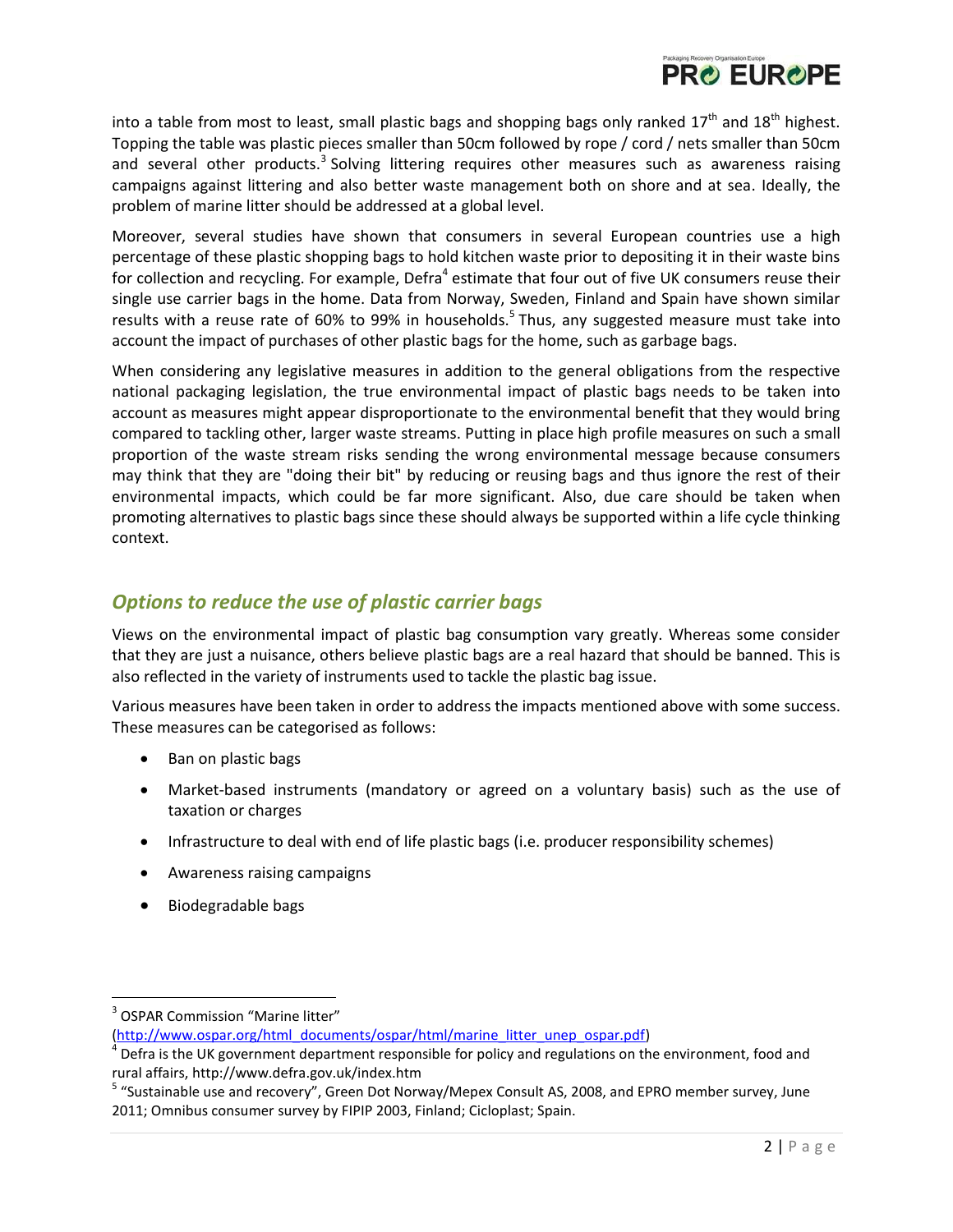

### *Ban on plastic bags*

A ban is a very powerful tool in environmental policy. A ban of plastic bags can indeed stimulate the use of other types of bags with potentially greater environmental impacts but it is also radical and market intrusive and should therefore only be used as a last resort. It should be deployed only when there are substantial environmental grounds for such a measure based on LCA results, which is not the case for plastic bags.

Before introducing a ban it is important to propose effective and practical alternatives to consumers for ways to carry their shopping home. In cases where consumers do not have reusable bags with them, they should still be able to carry home their shopping safely in order to avoid any bigger environmental damage like the loss or spoilage of the product itself.

A ban on one product made from a particular material - such as the plastic carrier bag - cannot solve the problem of litter. Litter consists of many different fractions of which the plastic carrier bag accounts for only a small proportion.

Finally, a ban would be illegal under EU law (the Packaging and Packaging Waste Directive) as all packaging which fulfils the Essential Requirements is allowed to be used all over the European Union.<sup>6</sup> It seems important that the EU Commissions stresses this again to all Member States.

### *Market-based instruments*

l

The power of market-based instruments to change behaviour is undeniable but there must be a clear link between the instrument adopted and the environmental aim being pursued. The suitability of a measure should be carefully evaluated and benchmarked vis-à-vis other available options and the costs of the measures proposed should be proportionate to their environmental benefit. The use of economic instruments such as taxation should not be used for the primary purpose of raising revenue for the state.

Introducing a levy on plastic bags may reduce their consumption in the short term but has proven to be unsustainable in the long run. For example, Ireland introduced a levy on plastic bags in 2002 mainly to reduce litter. The levy had the desired effect in the first years with a sharp drop in plastic bag usage (95%) and a shift to reusable bags and/or consumers buying plastic carrier bags for their groceries at the cashier desk. However, after some years, plastic bag usage started to slightly increase again as consumers got used to paying the fee for the plastic carrier bags, which in turn pushed the Irish government to increase the levy in 2007 to 00.22€.

One further issue with any taxation or levy fee system is deciding how the revenue raised should be used. Often this income just goes into general taxation rather than directly used for any environmental benefit.

From this perspective, voluntary agreements with retailers including realistic short term reduction targets and long term ambitious goals are a sustainable solution in order to reduce the use of one-way plastic bags. Retailers should, and in most countries they now do charge the price for a bag plus the costs for the collection and recovery system so that consumers understand the value of such a bag. For example, these kind of voluntary agreements appear to be working well in the UK, where leading high

 $6$  When France tried to introduce a decree including a general ban on the distribution of non-biodegradable singleuse carrier bags to end consumers in 2006, the European Commission considered it was contrary to article 18 of the Directive on Packaging and Packaging Waste which states that Member States shall not impede the placing on the market of their territory of packaging which satisfies the provisions of this Directive. The European Commission added that the measures envisaged in the French decree lacked proportionality.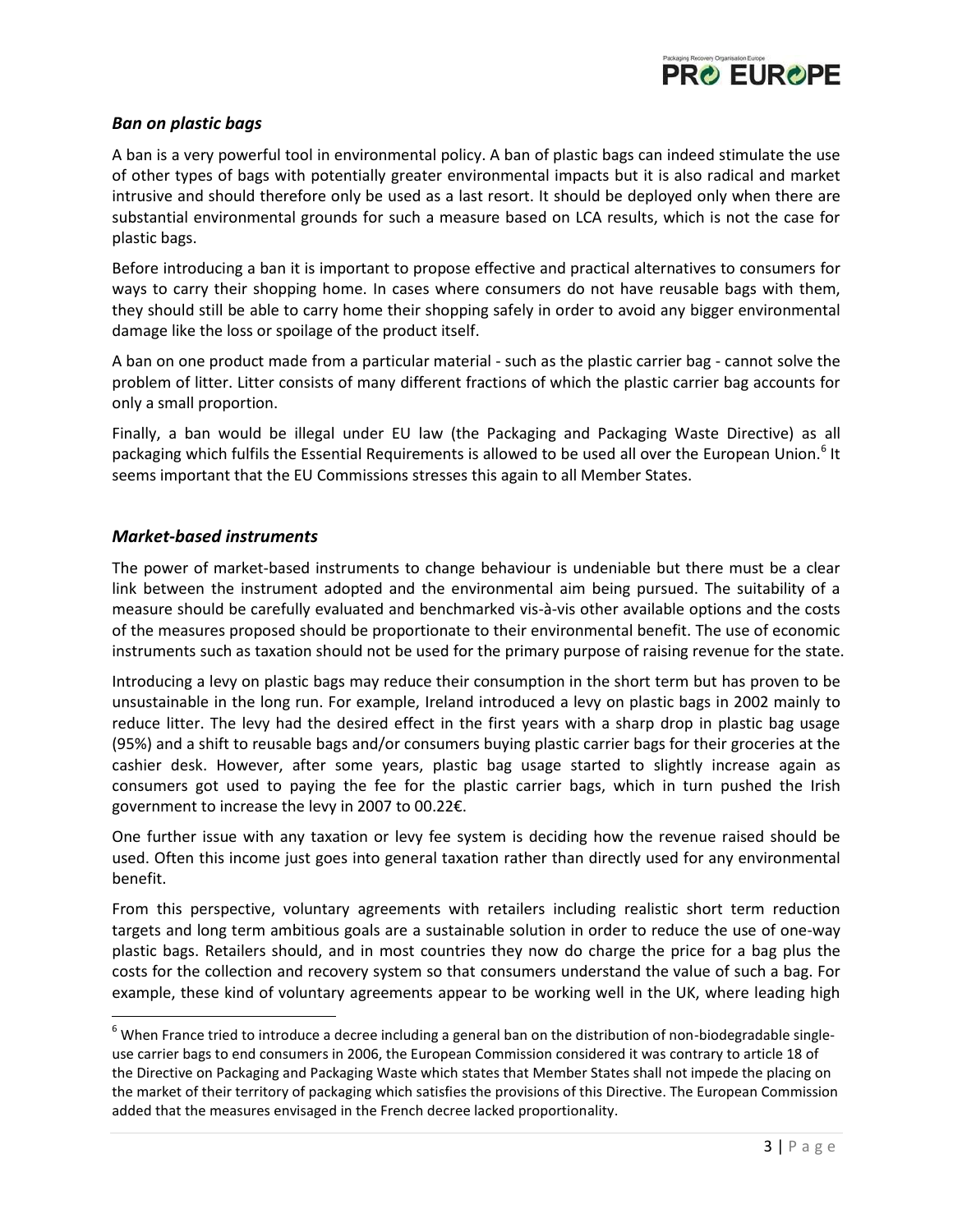

street and grocery retailers exceeded their voluntary target (facilitated through WRAP) to reduce the environmental impact of carrier bags by 25% by the end of 2008. Since the commitment in 2006, retailers actually delivered a 40% reduction in the environmental impact of carrier bags. This was achieved through an absolute reduction in the number of carrier bags distributed to customers by 26% and simultaneous efforts to increase the recycled content of single use bags and reductions in their overall weight.

In Spain, the main retailers associations (big and small commerces) have signed up to voluntary agreements with the Regional Public Authorities to promote the prevention and more sustainable use of carrier bags among consumers. The aim of the agreement was to reduce the consumption of one-way bags in 2012 by 50%. In 2010, a reduction of 40% had already been achieved.

In Luxembourg, PRO EUROPE member Valorux launched a successful project to reduce the use of free plastic carrier bags. In cooperation with the Environment ministry and big retailers they introduced a levy of 0.03€ on one-way shopping bags and at the same time they introduced eco-bags, PP woven reusable bags. After the introduction of the project, the consumption of one-way plastic bags fell considerably from 90 million to 10 million payable plastic bags within a year.<sup>7</sup> Similarly in France, the amount of plastic bags decreased by 85% between 2000 and 2008 through voluntary agreements without introducing any taxation or ban.<sup>8</sup>

In Belgium, the retail sector, Comeos, launched a voluntary commitment aimed at reducing the distribution of single-use checkout bags and increasing the number of reusable alternative solutions. In 2010, Comeos members achieved an 86% reduction in the ratio of "tonnage of single-use plastic checkout bags/revenue" compared with 2003.<sup>9</sup>

In Portugal, a major retail chain moved from free bags to paid bags by free initiative in 2007. Each bags costs 0.02€. The University of Madeira, together with Quercus (a Portuguese environmental NGO) studied the behavior of 1028 consumers from March to April of 2009 in several supermarkets and found that the initiative resulted in a 64% reduction of bag consumption. Moreover, it found that the reuse rate was only 5% when bags were free and 49% when they were being paid for.  $^{10}$ 

From the examples above it becomes apparent that there is no one-size-fits-all solution for all of the Member States as each of them has different habits and cultures. Therefore, any measure implemented in relation to plastic bags should be based on a national approach in close cooperation with the industrial sector and local authorities. It also shows that past activities have delivered success which led to an absolute reduction in the number of plastic carrier bags. This is also supported by data from the Waste & Resources Action Programme which showed that plastic carrier bags were reduced by 40% between 2006 and 2010 in the UK (from 10.7 mill in 2006 to 6.1 mill in 2010), which is the equivalent to 103 carrier bags per person per year.

### *Producer responsibility*

 $\overline{a}$ 

Successful alternative economic instruments, such as producer responsibility-based recycling systems for packaging, should be further taken into consideration when the environmental impacts of plastic

 $<sup>7</sup>$  Further information available in the Annex.</sup>

 $^8$  Statistics provided by EcoEmballages – this figure refers to licensed quantities of plastic bags given for free (that pay the green dot) but they do not include the bags bought by the consumers (that do not pay the green dot). 9 See Annex II for further details

<sup>&</sup>lt;sup>10</sup> Pagamento dos Sacos de Plástico, Influência na Reutilização e Optimização. Universidade da Madeira + Quercus, June 2009 (see Annex III for further details)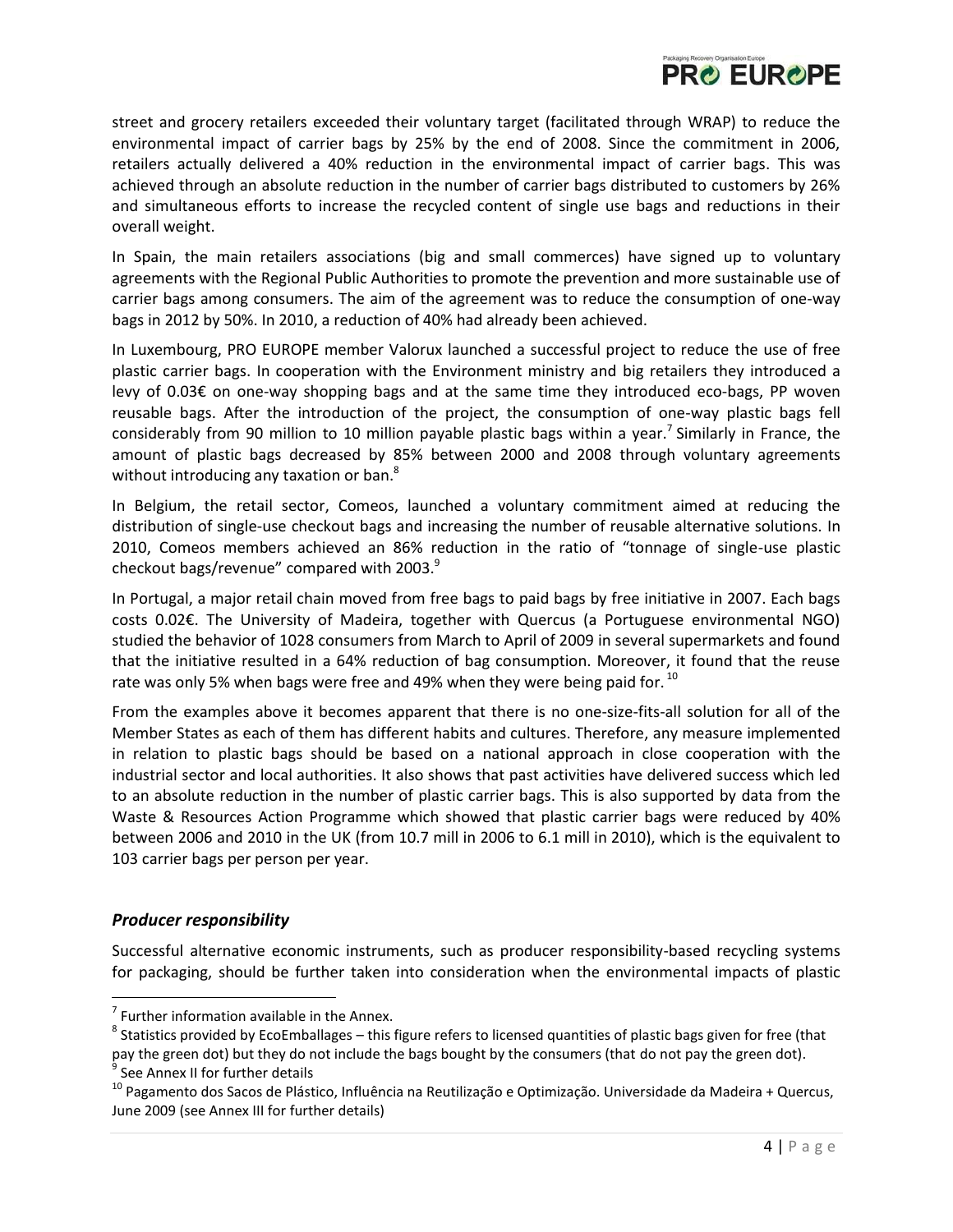

bags are in question. These systems have indeed proven to be more effective in triggering environmental improvement than taxation, in a cost-effective and flexible way.

The environmental impact linked to the consumption of raw materials and production processes can be best offset by high levels of material recycling and energy recovery. In cases where a collection system for plastic packaging, including plastic films, is in place, plastic bags (bags not reused as waste bags) are integrated within this system and are therefore part of the solution (e.g. in the UK, Germany, Spain, Austria, Sweden and Ireland). These systems can indeed use several technological solutions that allow for the collection, sorting, recovery and recycling of plastic bags and can therefore reduce the flow of plastic shopping bags into landfill and litter. The environmental impact of plastic bags is lowest when these are recycled or incinerated with energy recovery alongside other plastic waste. Plastic shopping bags, normally based on polyethylene (PE), are well suited for recycling.

Solutions to the plastic bag issue should therefore involve the improvement of plastics collection and recovery and efforts from the authorities should be geared towards supporting markets for reprocessed plastics.

#### *Consumer communication*

An important part of the solution to the impacts of plastic bags is to produce a permanent change in behaviour by engaging customers through education and encouragement. It is necessary to drive forward local communication and information campaigns to raise consumer awareness of the issue, its associated problems (for example littering) and the appropriate solutions. In the UK the Government funded a national campaign known as 'Get a bag habit' to encourage a change in consumer behaviour. In Spain, as a result of communication campaigns carried out from 2005 to 2010, only 11% of the population was not aware that plastic bags have to be put in a yellow container. Such communication efforts ensure that plastic bags get recycled.

In order for any national or local campaign to achieve success it also needs to be complemented by ensuring that alternative reusable bags are readily available to consumers at a reasonable cost. In most European countries these alternatives are widely available and commonly used.

Retailers can play an important role in encouraging consumers to change their consumption habits with regard to this. They can be involved in the development of communications strategies that would educate and motivate customers to consume less one-way plastic shopping bags and encourage more sustainable options towards ways of carrying their goods home.

Also, some retailers have sought to encourage their customers to be greener through the use of additional reward points when using reusable carrier bags in their stores. In France, an awareness campaign directed at consumers, which included the training of cashiers, has led to the almost complete disappearance of free plastic bags in shops.

Any measure implemented in relation to plastic bags should proactively involve consumers.

### *Biodegradable bags*

There is an increasing enthusiasm for biodegradable plastic bags and for so called degradable plastic bags due to the growing perception that they are more environmentally friendly. However, biodegradable bags do not magically vanish into the environment or the water while the degradable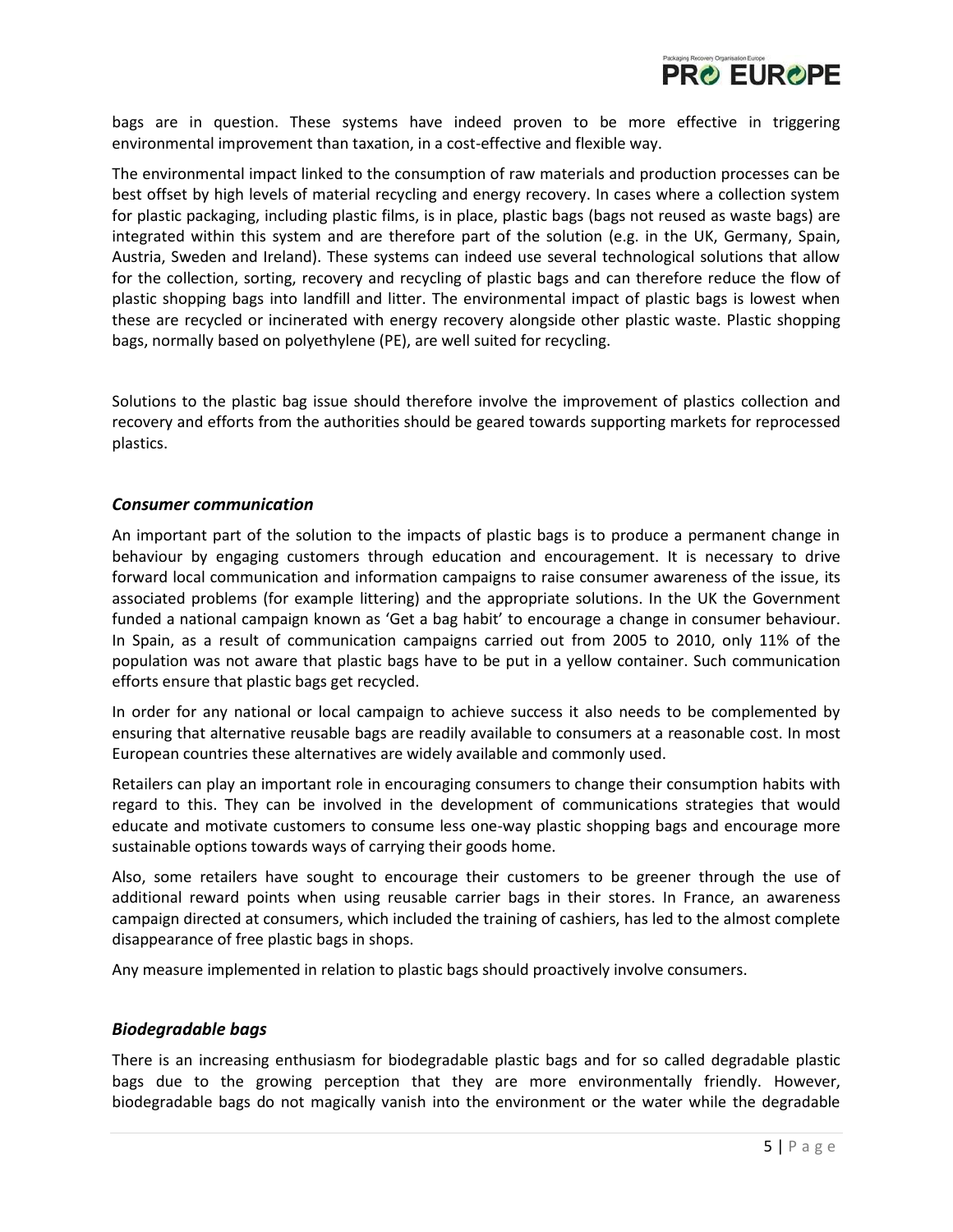

ones are in many cases only fragmentable (meaning that the plastic breaks up but it is still present). Biological degradation without the required conditions (micro-organism, temperature and humidity) is very slow and can take several years.<sup>11</sup> Academic Ramani Narayan found that biodegradable bags must ensure a complete biodegradability in the environment in a short and defined time frame, e.g. one growing season. He argues that "designing hydrophobic polyolefin plastics, like polyethylene (PE) to be degradable, without ensuing that the degraded fragments are completely assimilated by the microbial populations in the disposal infrastructure in a short time period, has the potential to harm the environment more than if it was not made degradable."<sup>12</sup>

The Institute for Energy and Environmental Research (ifeu) found in a study that "the current bags made from bioplastics [...] have less favourable environmental impact profiles than the other materials examined."<sup>13</sup> The other materials examined were amongst other PE bags.

A shift to these types of bags would therefore not reduce the amount of bags discarded as litter. On the contrary, they can potentially add to the litter problem as the consumer may believe that they simply "break down and disappear" after disposal. According to the Littering report for 2009 of Keep Sweden Beautiful/ Statistics Sweden, 19% of people when asked why they do litter, said; "I throw away what is compostable." We therefore call on the Commission to change the definition of biodegradable so that only material that biodegrades in natural conditions is called biodegradable.

Both in the market and of course amongst consumers we see confusion regarding all kinds of "bio" plastics. Being biodegradable does not mean being biomass based. In fact, a lot of biomass based bags contain about 50% of fossil resource. In addition, from a resource point of view, biodegradability is not beneficial. Biodegradability makes bags disappear with a complete loss of resources which had been spent to produce those bags, and without releasing any nutriment.

Finally, biodegradable bags offer no advantage in terms of waste management over conventional bags. Indeed, a study has proven that energy recovery is a better environmental end-of-life than compost.<sup>14</sup> And they could damage existing collection and recycling systems for plastic packaging. They need to be sorted separately otherwise they contaminate the other plastic waste and harm the quality of the recycled output. For example, a study in Spain has shown that 8% to 24% of these biodegradable bags are mixed with the current plastic bags (normally based or PE) and generate serious problems in the recycling process.<sup>15</sup> Sorting different kinds of collected plastic film (PE, compostable, biodegradable, degradable) for recycling is challenging and the increasing variety of materials can, in the worst-case scenario, be a threat to collection and recycling of plastic packaging. An environmental study conducted by VITO on PLA and MaterBi comparing end-of-life processing for bioplastics also found that incineration with energy recovery presents a better environmental solution than composting. The worst end of life option would be landfill. If carrier bags made from bioplastics end up at landfills methane emissions would be produced due to anaerobic rotting processes.

 $\overline{\phantom{a}}$ 

 $11$  Defra study "Assessing the Environmental Impacts of Oxo-degradable Plastics Across Their Life Cycle", January 2010 [\(http://randd.defra.gov.uk/Document.aspx?Document=EV0422\\_8858\\_FRP.pdf\)](http://randd.defra.gov.uk/Document.aspx?Document=EV0422_8858_FRP.pdf)

<sup>&</sup>lt;sup>12</sup> Ramani Narayan "Fundamental Principles and Concepts of Biodegradability – Sorting through the facts, hypes, and claims of biodegradable plastics in the marketplace", Michigan State University, published in BioPlastics magazine (01/09) vol 4.

<sup>&</sup>lt;sup>13</sup> Institute for Energy and Environmental Research "LCA of waste bags on behalf of European Waste Bag Producers", June 2009.

 $14$  Analyse van de milieu-effecten van verwerkingsopties voor biomaterialen: MATER-BI KF, VITO, 2008.

<sup>&</sup>lt;sup>15</sup> Madrid Polytechnic University; Engineers School. With the support of Gaiker, Research Institute.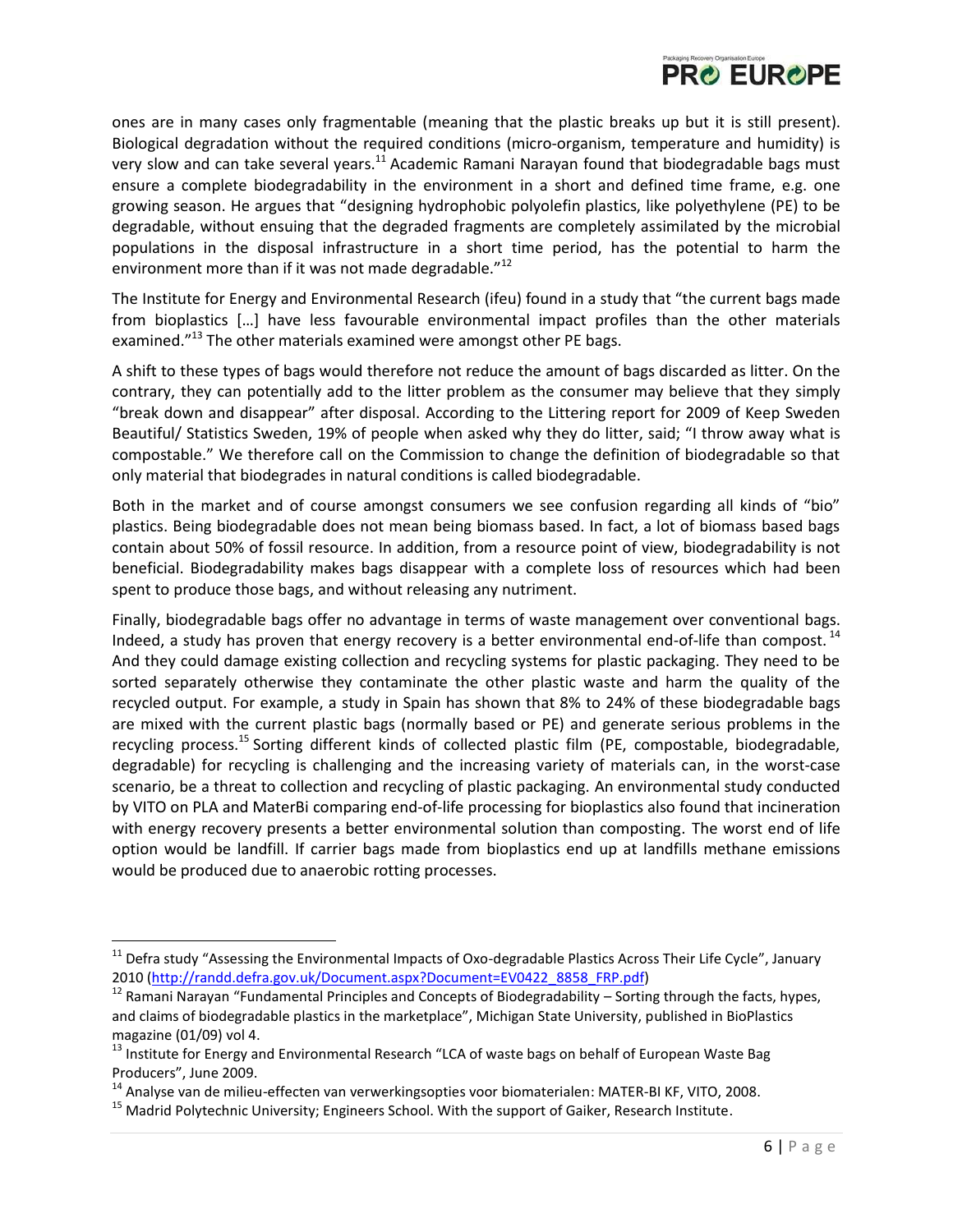

National authorities promoting these types of bags and retailers using these new materials therefore have a responsibility to introduce them in a responsible and coordinated manner so that previous education efforts for waste prevention and recycling are not undermined.<sup>16</sup>

## *Conclusions*

Focusing on plastic bags is in general a very limited approach because they only constitute a tiny part of overall waste and littering. In order to reduce the environmental impacts a more holistic approach is needed than imposing a ban on plastic bags or a levy to address the plastic bag issue.

Consumers need to be given a better understanding of the relative environmental impacts of their lifestyles in order to make effective choices. The introduction of a mandatory levy or ban on plastic bags, and/or the promotion of biodegradable plastic bags do not constitute as adequate tools to reduce the environmental impact of plastic bags used by consumers.

Efforts to achieve environmental improvements should include voluntary agreements between government and industry. They prove to be more effective especially when they are combined with raising awareness and education campaigns as well as the promotion of reusable bags.

## *About PRO EUROPE*

PRO EUROPE s.p.r.l. (PACKAGING RECOVERY ORGANISATION EUROPE), founded in 1995, is the umbrella organisation for European packaging and packaging waste recovery and recycling schemes active in 32 European countries plus Canada. These schemes mainly use the "Green Dot" trademark as a financing symbol. In its primary role, PRO EUROPE is the general licensor of the "Green Dot" trademark. It also acts as the authoritative voice and common policy platform representing the interests of all packaging recovery and recycling organisations founded and run by or on behalf of obliged industry.

### **Key fact about PRO EUROPE**

l

- Since its foundation PRO EUROPE has been organising the exchange of experience and knowhow on the recovery and recycling of household packaging between 33 systems in 33 countries.
- About 170,000 companies are contributing licensees/members of PRO EUROPE member systems.
- About 400 million inhabitants have access to separate collection financed by PRO EUROPE member systems.
- About 32,000,000 tonnes of packaging has been recovered by PRO EUROPE member systems in 2009.
- About 3000 kt of plastic packaging have been recycled by PRO EUROPE member systems in 2009.
- More than 25 million tonnes of CO2 equivalent has been saved by the work of PRO EUROPE member systems in 2009.

About 460 billion packaging items are labeled yearly with the 'Green Dot', a registered trademark in more than 170 countries.

<sup>&</sup>lt;sup>16</sup> For further information about biodegradable packaging please read the bioplastic factsheet of PRO EUROPE [\(http://www.pro-e.org/files/Factsheet\\_on\\_bioplastics\\_230309.pdf\)](http://www.pro-e.org/files/Factsheet_on_bioplastics_230309.pdf).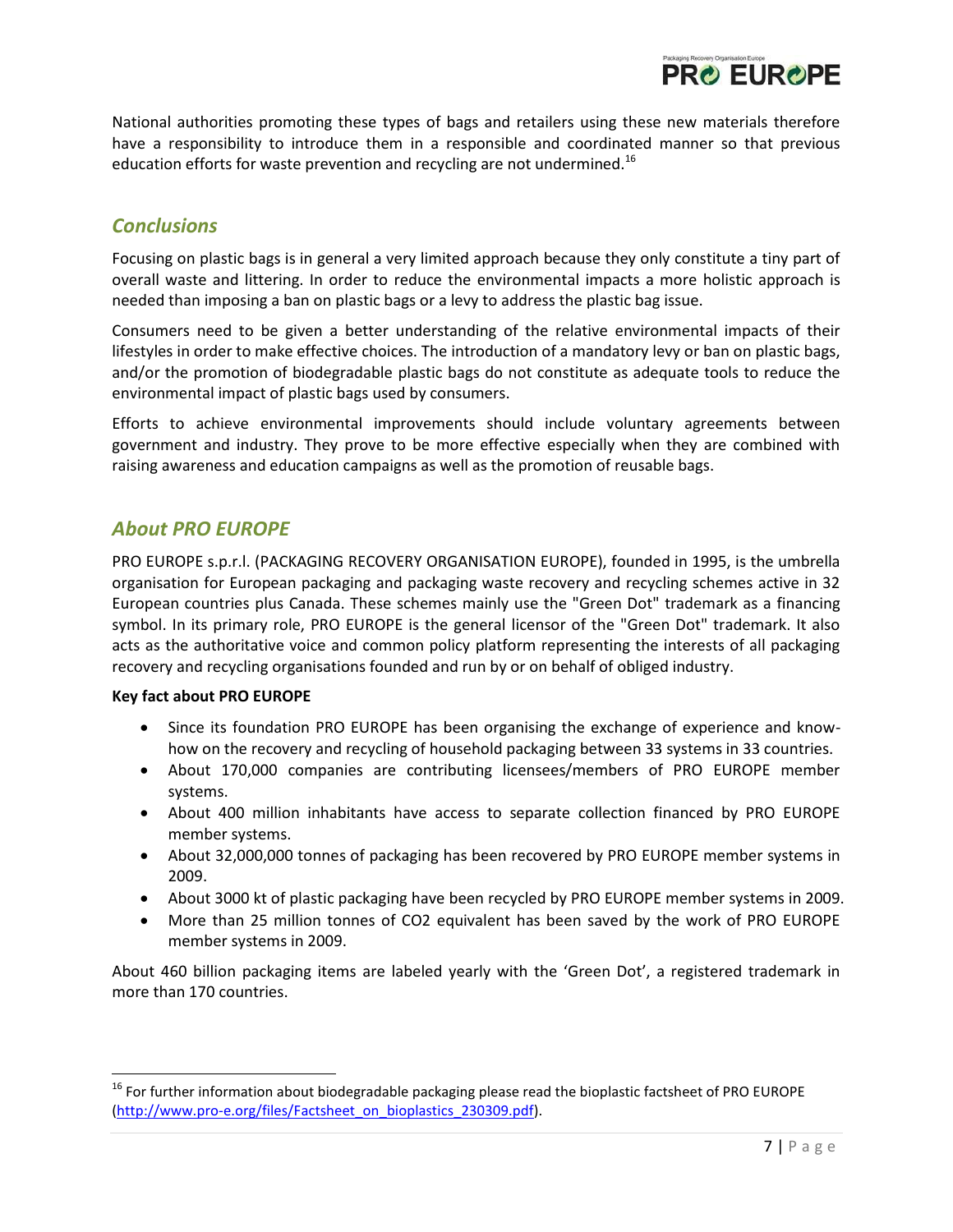

# *Annex I: Case study from Luxembourg*

### *Plastic shopping bags – example from Luxemburg*

The project is based on an environmental agreement with the Ministry of the Environment and VALORLUX which aims to introduce preventative measures as far as packaging and packaging waste is concerned.

In 2004, after elaborating several projects, VALORLUX finally chose to implement the eco-bag project, a PP woven reusable bag. The table below shows the evolution of this project.



This data represents the quantities sold by the 6 major supermarket groups in the Grand Duchy of Luxembourg and are therefore representative for the Grand Duchy.

At the launch phase in 2004/2005, consumers did not really change their habits and were still using oneway plastic bags. VALORLUX then launched an awareness campaign in collaboration with the 6 major supermarket groups and the other members. They decided to support this project because on the one hand it reduced their costs and on the other hand, through VALORLUX they were able to provide consumers with a positive image of themselves by actively participating in an environmental project.

In 2008 VALORLUX had, and this on consumer demand, produced an eco-bag of a smaller size. This small eco-bag is primarily used for small purchases, and is perceived more like a "town bag" since it can be bent easily to fit in one's pocket.

With the introduction of the small eco-bag the major supermarkets also decided to drop the free oneway plastic bags and replace them with payable bags with one single pattern. This bag is produced with 40% recycled material, which again contributes to reducing the use of raw plastic material.

These two initiatives were so successful that consumption of one-way plastic bags fell considerably from 90 million to only 10 million payable plastic bags within a year. Since 2004, VALORLUX has distributed 3.12 million eco-bags (2.67 million large eco-bags and 0.45 million small eco-bags) to our partners. This represents approximately 6.4 eco-bags per inhabitant of the Grand Duchy when taking year 2008 as a reference.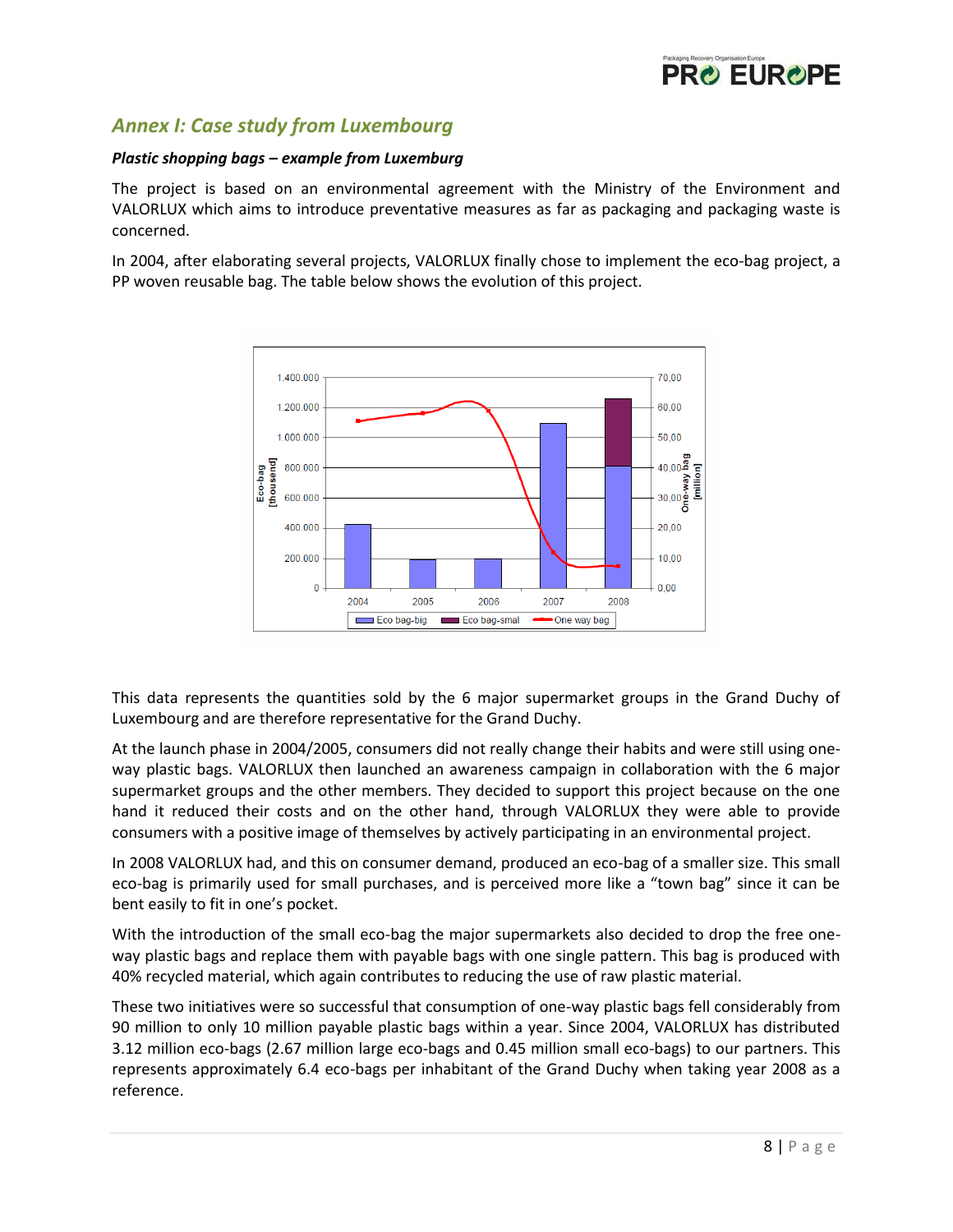

VALORLUX regular does surveys that aim to measure the influence of its prevention activities on the public. The figures represent a parameter to guide our sensitivity and information actions.

This success is based on two criteria: the neutrality of the eco-bag on the one side and the good collaboration between the partners (the Ministry of the Environment, major supermarket groups and VALORLUX) on the other.

Since this project is not limited to supermarkets or grocery shops, VALORLUX has extended this project to businesses such as bakeries, butchers and DIY shops. VALORLUX satisfactorily noticed that this project is now widely accepted by consumers and that VALORLUX managed to change consumer behaviour within a timeframe of less than 5 years.

It is also worth mentioning that other companies have tried in the past to distribute a similar bag, but their results were by far incomparable to those of VALORLUX.

Currently VALORLUX has 85 partners from various sectors and the demand to participate in this innovative project is rapidly growing.

## *Annex II: Case study from Belgium*

#### **1. Development of single-use plastic bags**

In 2003, the Belgian retail sector launched a voluntary commitment aimed at reducing the distribution of single-use checkout bags and increasing the number of reusable alternative solutions. This commitment is assessed annually in the form of a Comeos survey of its members. The figures are based on the data available from Comeos members who have participated in the initiative since 2003. This memo is based on the 2010 figures and compares them with the initial situation in 2003.

In 2010, Comeos members achieved an 86% reduction in the ratio of "tonnage of single-use plastic checkout bags/revenue" compared with 2003. Our calculation takes account of the development of companies' revenues. The communicated results are therefore expressed in terms of equal revenue compared with 2003. In terms of tonnage, a saving of 4,902 tonnes of plastic was achieved.

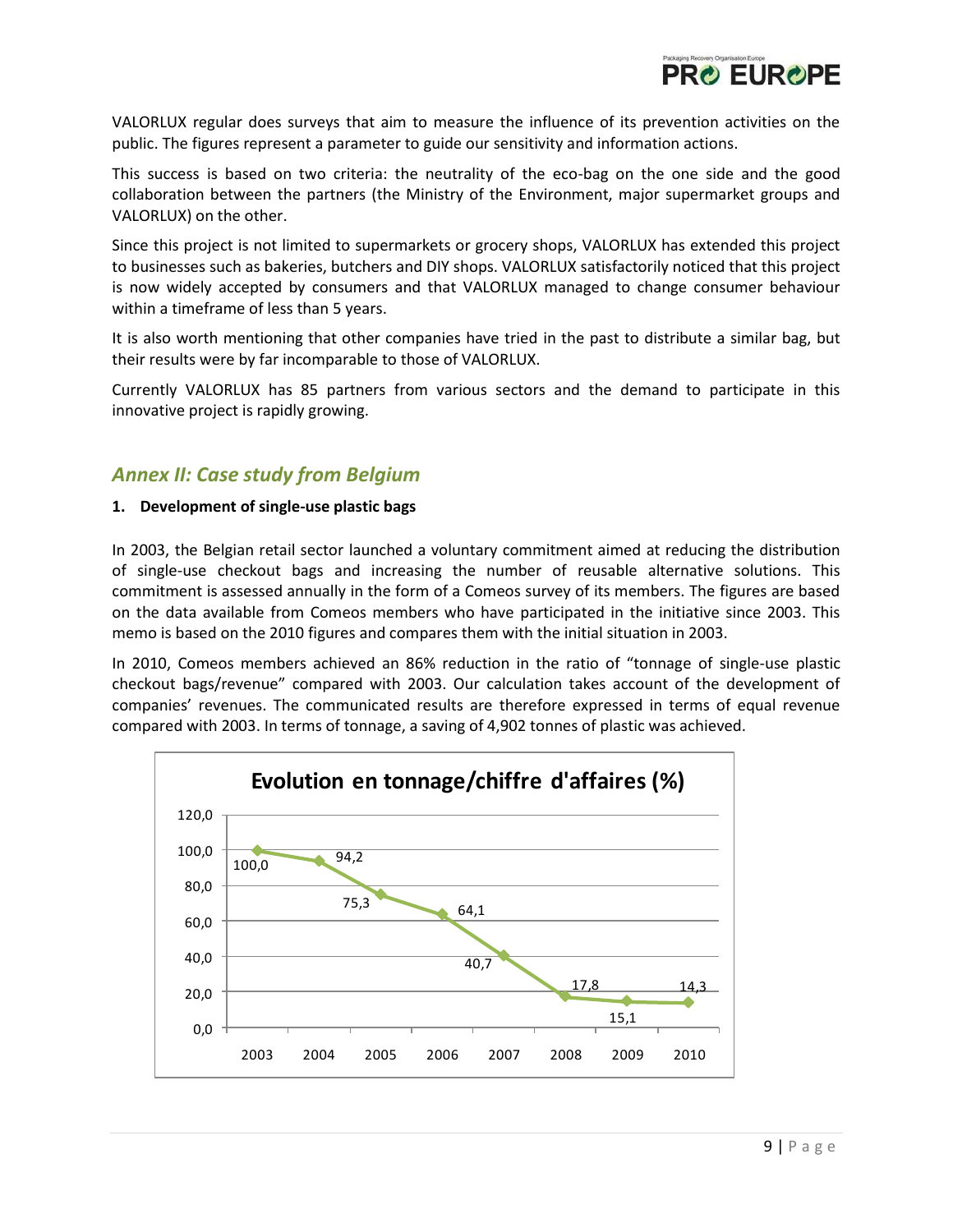

*Development in tonnage/revenue (%)*



*Development in tonnage (kg)*

### **2. Development of reusable alternatives**

Comeos members have increased the total number of distributed reusable alternatives 10-fold (see the unit development in the graph below) thanks to the fact that an increasing number of companies now offer alternatives such as reusable bags, reusable boxes, trays, folding cases, smart boxes and 'click boxes', trolleys equipped with plastic trays, reusable isothermal bags, fridge boxes and cool boxes, canvas, jute, PP, nylon and net shopping bags, paper bags and finally biodegradable and compostable bags.



*Development of reusable alternatives (units)*